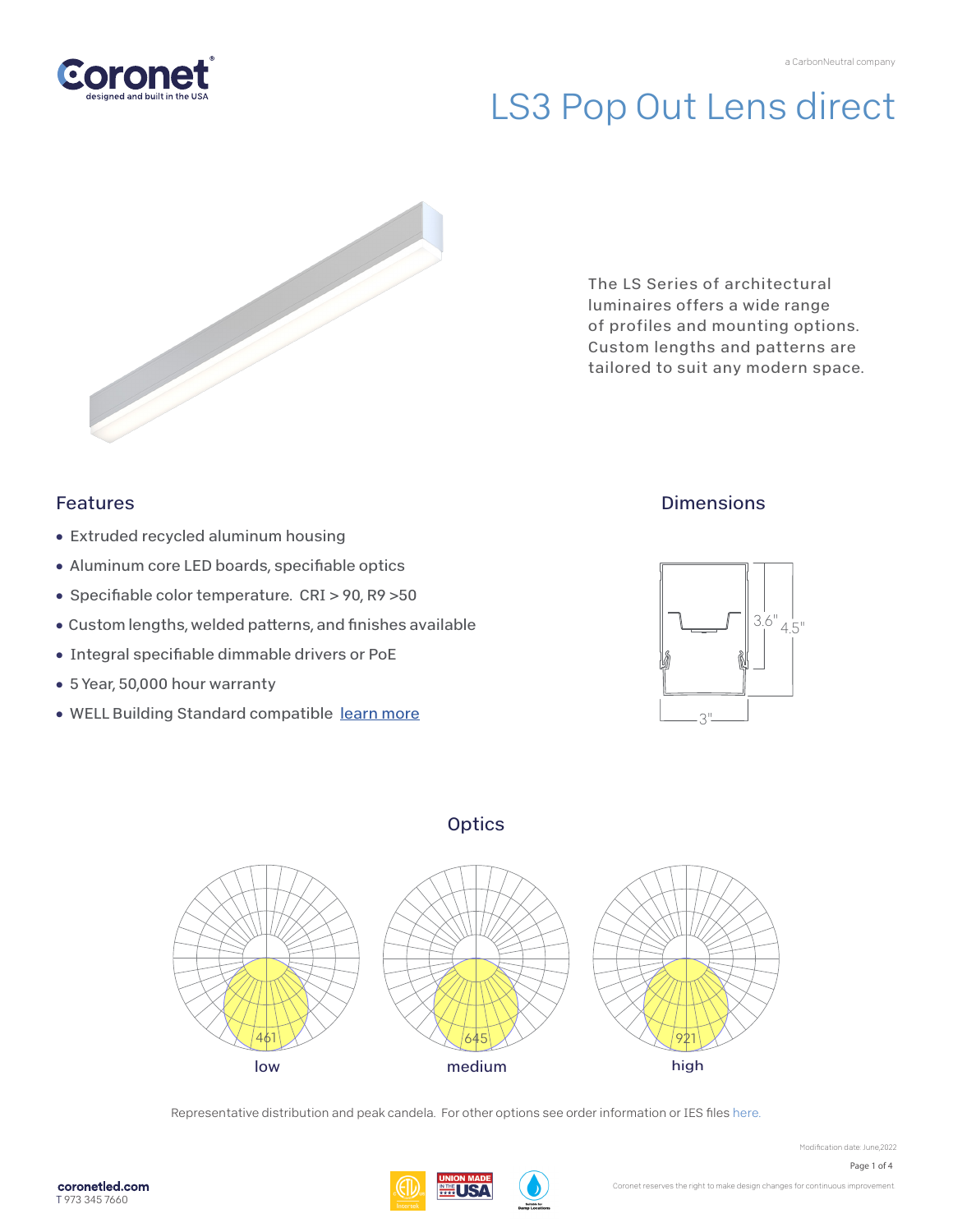

#### Ordering Information



Example:

LS3 POL-8-35 - MED - UNV - DB - W - AC - POL - CCS - DAYCKT - NA

| $\mathbf{1}$                                                                          | Length                                                                                                                                                                                                                                                                                                                                                                                                                                                                                                                                                                                                                                                                                  | 3                                                                                                                                                                                                                                                                                                                                                                                                                                                                                | Output                                                                                                                                                                                                                                                                                                 |
|---------------------------------------------------------------------------------------|-----------------------------------------------------------------------------------------------------------------------------------------------------------------------------------------------------------------------------------------------------------------------------------------------------------------------------------------------------------------------------------------------------------------------------------------------------------------------------------------------------------------------------------------------------------------------------------------------------------------------------------------------------------------------------------------|----------------------------------------------------------------------------------------------------------------------------------------------------------------------------------------------------------------------------------------------------------------------------------------------------------------------------------------------------------------------------------------------------------------------------------------------------------------------------------|--------------------------------------------------------------------------------------------------------------------------------------------------------------------------------------------------------------------------------------------------------------------------------------------------------|
| <b>Fixture ID</b>                                                                     | $\overline{2}$                                                                                                                                                                                                                                                                                                                                                                                                                                                                                                                                                                                                                                                                          | <b>Color Temperature</b>                                                                                                                                                                                                                                                                                                                                                                                                                                                         | 4                                                                                                                                                                                                                                                                                                      |
| <b>LS3 POL</b>                                                                        | $\overline{2}$<br>2 ft<br>4<br>4 ft<br>8<br>8 ft<br>$X'$ - $X''$<br>Specify Length<br>Pattern (Consult Factory)<br><b>PAT</b><br>'Precision lengths may be specified to the nearest 1/8".                                                                                                                                                                                                                                                                                                                                                                                                                                                                                               | 27<br>2700K/90 CRI<br>30<br>3000K/90 CRI<br>35<br>3500K/90 CRI<br>40<br>4000K/90 CRI<br>5000K/90 CRI<br>50<br><b>WD</b><br>Warm Dim 2200K-3000K<br>TW <sup>2</sup><br>Tunable White 2700K-6500K<br>RGBW30 <sup>3</sup> RGB +white, 3000k<br>RGBW35 <sup>3</sup> RGB +white, 3500k<br><b>RGBW40</b> <sup>3</sup> RGB +white. 4000k<br>'Must use WD10 driver.<br><sup>2</sup> Must use TW10 or PSQdriver.<br><sup>3</sup> Must use remote DMX driver. "High" output not available. | LOW<br>Low output<br><b>MED</b><br>Medium output<br><b>HIGH</b><br>High output<br><b>CUST</b><br>Custom output <sup>1</sup><br>consult factory                                                                                                                                                         |
| <b>Voltage</b>                                                                        | <b>Driver</b>                                                                                                                                                                                                                                                                                                                                                                                                                                                                                                                                                                                                                                                                           | <b>Finish</b>                                                                                                                                                                                                                                                                                                                                                                                                                                                                    | 8                                                                                                                                                                                                                                                                                                      |
| 5                                                                                     | 6                                                                                                                                                                                                                                                                                                                                                                                                                                                                                                                                                                                                                                                                                       | $\overline{7}$                                                                                                                                                                                                                                                                                                                                                                                                                                                                   | Mounting                                                                                                                                                                                                                                                                                               |
| Universal (120/277V)<br><b>UNV</b><br>347V<br>347V<br><sup>1</sup> Must use DB Driver | <b>DB</b><br>Standard 0-10V1%<br><b>DB.1%</b><br>$0-10V$ 0.1%<br>ELV <sup>2</sup><br>Reverse Phase 1% (120V only)<br>TRI <sup>2</sup><br>Forward phase (120V only)<br>LDE1<br>Lutron Digital EcoSystem<br><b>DALI</b><br>DALI-2 Driver<br>Power over ethernet.<br><b>PoE</b><br>Dual channel, 0-10V for<br><b>TW10</b><br>tunable white.<br><b>WD10</b><br>0-10V Warm Dim<br>Lutron T-Series 2-channel 1%<br><b>PSO</b><br>for tunable white<br><b>DMX512</b><br>DMX <sup>1</sup><br><sup>1</sup> Set to default address 001. RDM capable. Contact us for other<br>addressing needs. All DMX drivers provided in remote enclosuers.<br><sup>2</sup> For compatible dimmers, click here. | W<br>White<br><b>BLK</b><br>Black<br>CC <sup>1</sup><br>Custom Color<br><b>CWF</b><br>Custom Wood Finish<br>'Custom Color. See finish options here.<br>White SJ cord and canopy provided; for other requests, see<br>section 12 to specify.                                                                                                                                                                                                                                      | Aircraft Cable (50")<br>AC<br>AC3.5<br>3.5" canopy + jbox adaptor1<br>Surface Mount<br>SM<br>Wall Mount<br><b>WM</b><br>PS-X<br>Pendant Stem<br>(12'', 18'', 24'', 36'', 48'')<br>'Adaptor must be mudded-in<br>White stems and canopy provided unless otherwise specified in<br>options (section 12). |
| <b>Optics</b>                                                                         | <b>Sensors/Controls</b>                                                                                                                                                                                                                                                                                                                                                                                                                                                                                                                                                                                                                                                                 | 11                                                                                                                                                                                                                                                                                                                                                                                                                                                                               | 12                                                                                                                                                                                                                                                                                                     |
| 9                                                                                     | 10                                                                                                                                                                                                                                                                                                                                                                                                                                                                                                                                                                                                                                                                                      | <b>Circuit</b>                                                                                                                                                                                                                                                                                                                                                                                                                                                                   | <b>Options</b>                                                                                                                                                                                                                                                                                         |
| <b>POL</b><br>1" Drop Below lens                                                      | <b>NA</b><br>None<br><b>EIS</b><br>Enlighted sensor<br><b>WISM</b><br>Wattstopper occupancy<br>sensor<br>WISD<br>Wattstopper daylight<br>sensor<br>Acuity nLight module only<br><b>ACM</b><br><b>ACS</b><br>Acuity nLight sensor<br>Casambi module<br><b>CCS</b><br>Consult factory for other options.                                                                                                                                                                                                                                                                                                                                                                                  | <b>NA</b><br>None<br><b>EM120V</b><br><b>Emergency Pack</b><br><b>EM277V</b><br><b>Emergency Pack</b><br><b>EMCKT</b><br>Emergency Circuit<br>Daylight Circuit<br><b>DAYCKT</b>                                                                                                                                                                                                                                                                                                  | <b>NA</b><br>None<br>CAN-X <sup>1</sup><br>$Canopy + color$<br>$SI$ Cord + color<br>$SI-X^2$<br>'White SJ cord and canopy provided; use above nomenclature for<br>other requests.<br><sup>2</sup> See finish options here.                                                                             |

#### **Performance**

| Output <sup>1</sup> |    | Watts/ft Lumens/ft |
|---------------------|----|--------------------|
| Low                 | 5  | 414                |
| Medium              |    | 585                |
| High                | 10 | 828                |

'Based on a typically configured 90 CRI, 3500K luminaire using one driver.

Custom outputs available. Please consult factory. For 4000K multiply by 1.05; for 3000K 0.96; for 2700K, 0.92.

#### Technical Information



click [here or](https://coronetled.com/warranty-technical-info/) scan QR code

Wiring diagrams, PoE and sensor details

Modification date: June.2022



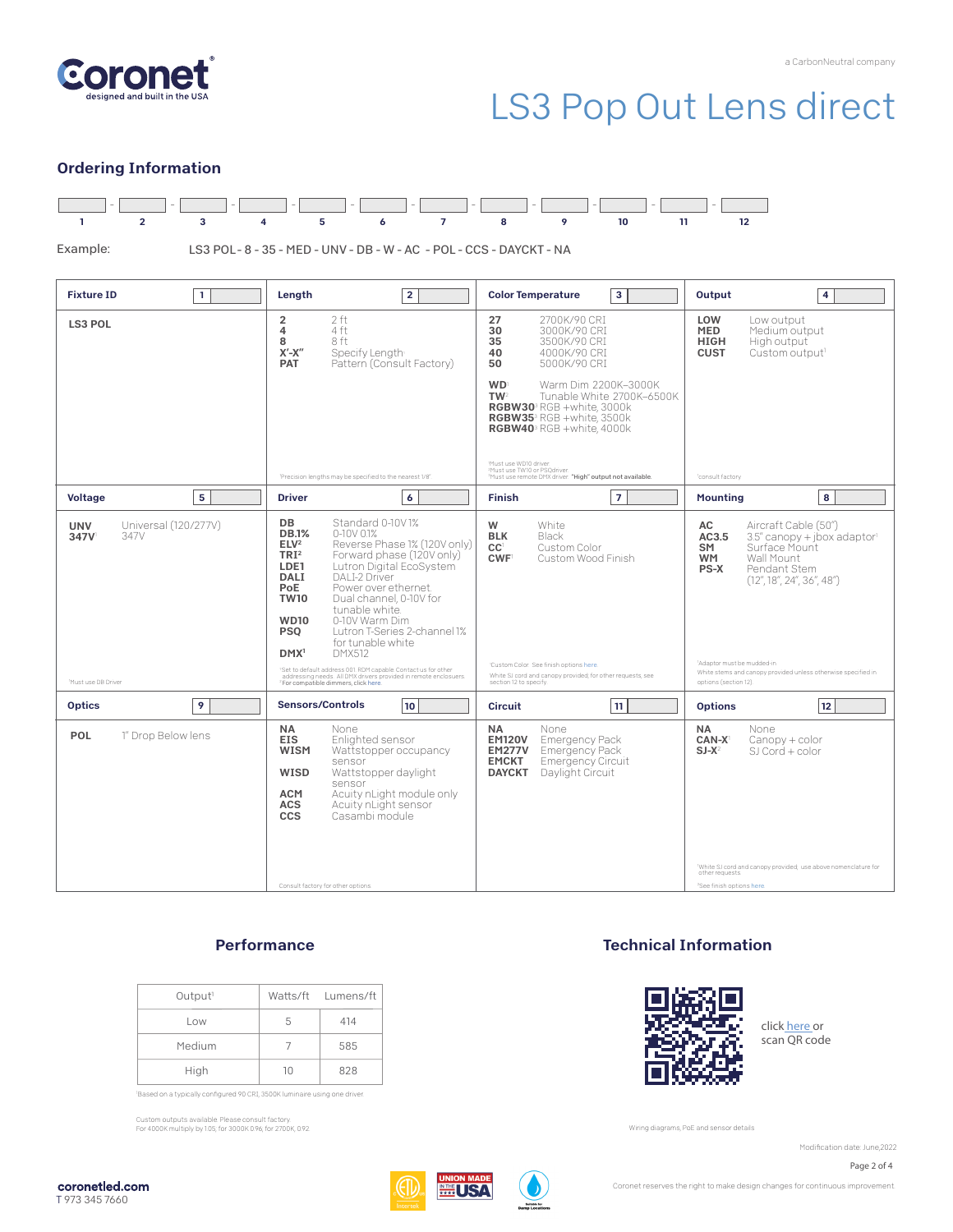

#### Drivers & Electrical

Integral drivers\* with 0-10V Dimming standard. Several other driver options available; see ordering information.

\*DMX drivers are provided in remote enclosures.

#### Sensors & Controls

Sensors are installed on an aluminum plate adjacent to the luminaire lens<sup>1</sup>. Coronet remains agnostic in our approach to sensors and control systems; our fixtures are compatible with most systems offered.

1Not applicable to indirect only models. Consult factory.

#### Emergency Back-Up

For fixtures three-feet or longer, a 4W integral emergency driver may be wired to 4ft sections. 7W, 10W, and 12W drivers are also available (not all integral; consult factory). Emergency circuits for use with building generators are also available.

#### PoE (Power over Ethernet)

Compatible with virtually all PoE systems including Molex Coresync, Igor, Smartengine, Platformatics, and NuLED SPICEbox.

Consult Factory for systems not listed, See here for more info.

#### Finishes

All luminaires are finished in high quality polyester powder coating.

Our standard color is white. Any RAL color may be specified.

Weight foot

#### **Patterns**

#### **Optics**

Extruded satin acrylic lenses provide excellent diffusion, high transmission, and no LED imaging.

#### Construction

Housings are extruded premium, recycled aluminum. Individual fixtures are available up to 12' long and may be specified as nominal or precision lengths. Precision lengths are supplied within 1/8" tolerance.

#### Joined Runs

Runs of any length may be specified and are comprised of multiple, factory-engineered, joined sections. Individually specified luminaires are not field joinable.



Representative joinery. For product specific details see installation guides or submittal drawings.

Featuring illuminated welded corners and angles. Consult factory for custom designs and elevations.





Coronet reserves the right to make design changes for continuous improvement.